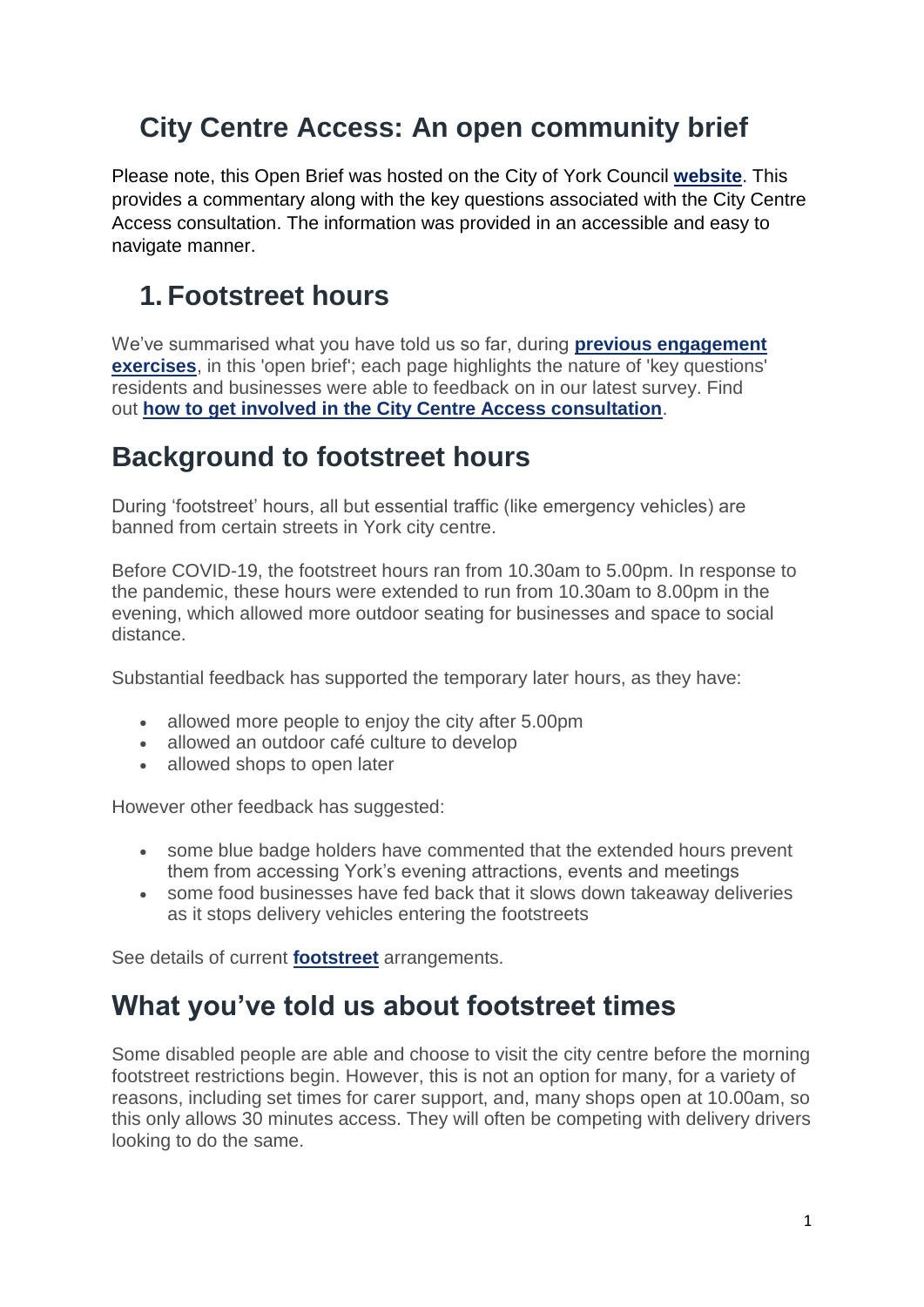The extension into the evening makes accessing the shops before they close more difficult. This has been a particular issue with services like banks, many of which shortened their opening hours during the COVID-19 pandemic.

The evening extension has affected some people's ability to attend evening groups on Spurriergate and at Friends' Meeting House, and once lockdowns are finished with, the 8.00pm finish will have a greater effect on Blue Badge Holders. Most city centre evening and cultural events start before 8.00pm, meaning blue badge user cannot park centrally to attend them.

In addition, business representative groups have told us that the 5.00pm finish discourages the evening economy, by presenting a visual signal to people, including residents leaving work, that the city is closed.

In workshops that were held earlier this year, Blue Badge holders told us that longer evening parking was beneficial to use leisure facilities, such as the theatre, opera house, and York Minster.

One possibility to improve city centre access (for vehicles) is for footstreet hours to start from 12.00 noon on weekdays - this is something we'd like to test with York residents before making any permanent changes to footstreet hours.

A later start time would mean that Blue Badge holders are able to access the services they've said are important, for longer in the mornings, when the streets are less busy with pedestrians, although during some school holidays and the busiest times of year the increased numbers of people may not allow this to happen.

Differing rules at different time would also be inconsistent, which would make signage difficult and could cause confusion.

This would also mean that deliveries, and all other vehicles, would be able to drive in to the footstreet areas too, meaning there could be significantly more traffic at those times and increased risk to pedestrians on busy streets.

We would also have to take clear guidance on whether this would be acceptable under our duties to protect people from terrorism, following instances where a vehicle has been used as a weapon in areas of large footfall in other cities.

Blue Badge holders have told us that using the city centre before 10.30am is not an option for many, for a variety of reasons, including set times for carer support, while many shops opening at 10.00am leaves a very short window.

#### **Key questions we asked about footstreets**

Following the summer engagement with the public and stakeholders, we're considering making the permanent hours of footstreets from 10.30am to 7.00pm. Do you agree or disagree with this proposal? If you disagree, what time would you prefer it to end?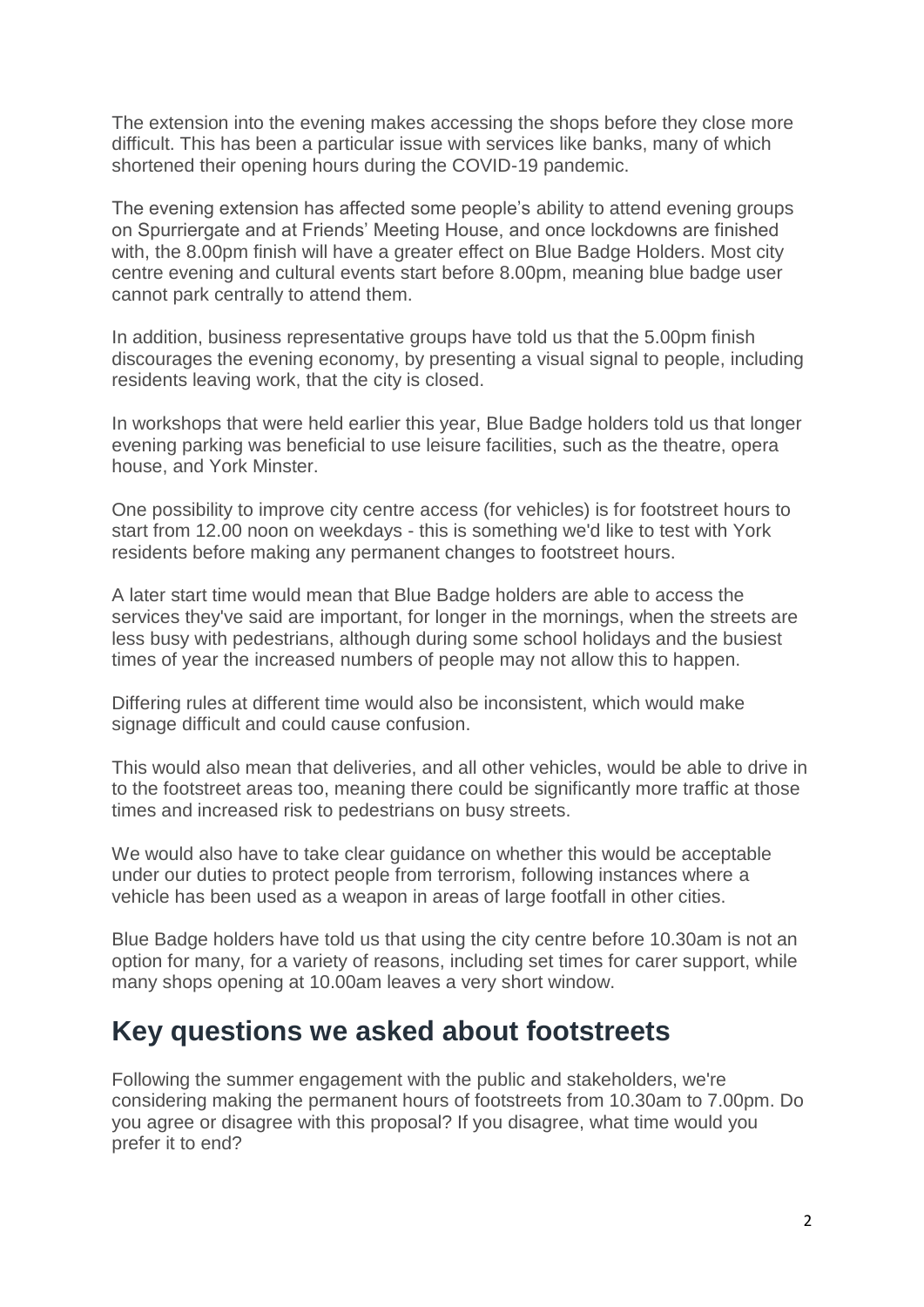If footstreets finished later in the evening, do you agree they should start later on weekdays, and what time would you prefer footstreet hours to start?

This survey has now **closed**. Residents and businesses providex feedback by answer this question alongside a range of other questions.

Thank you for providing feedback on key questions ahead of plans being put before Executive council members in November 2021.

### **2. Improving access to and from footstreets for people with disabilities**

We've summarised what you have told us so far, during **[previous engagement](https://www.york.gov.uk/AccessConsultationSoFar)  [exercises](https://www.york.gov.uk/AccessConsultationSoFar)**, in this 'open brief'; each page highlights the nature of 'key questions' you can feedback on in our latest survey. Find out **[how to get involved in the City](https://www.york.gov.uk/AccessConsultationGetInvolved)  [Centre Access consultation](https://www.york.gov.uk/AccessConsultationGetInvolved)**.

### **Background to improving access to and from footstreets for people with disabilities**

Previous engagement has shown that, on arrival in the city centre, 65% of survey respondents choose to park in Blue Badge Bays, in city centre car parks, or using on-street 'double yellow line' locations. Buses were also considered useful, but were not as frequently used, with just 19% opting for this service.

Both surveys and focus groups have shown the quality of pavements ranks highly in disabled access priorities, but scores poorly when rating the city's current provisions, with over 60% of survey respondents ranking York's city centre surfaces as 'poor' or 'very poor'.

Dropped kerbs were cited as a particular issue in current footstreets, particularly due to the increase in outdoor hospitality taking up valuable space on pavements.

## **What you've told us about accessible parking**

The majority of respondents are unable to comfortably walk very far.

Government guidance states that "applicants who can walk more than 80 metres, and do not demonstrate very considerable difficulty in walking" would usually not be deemed as eligible for a Blue Badge. This means a relatively small increase in the footstreets area (for example extending the walk from Castlegate to Castle Car Park) can be the difference between making a journey possible, or not.

As a result of this, a high proportion of survey respondents (91%) cited a car park's proximity to a desired location as the most important consideration when choosing where to safely leave a vehicle.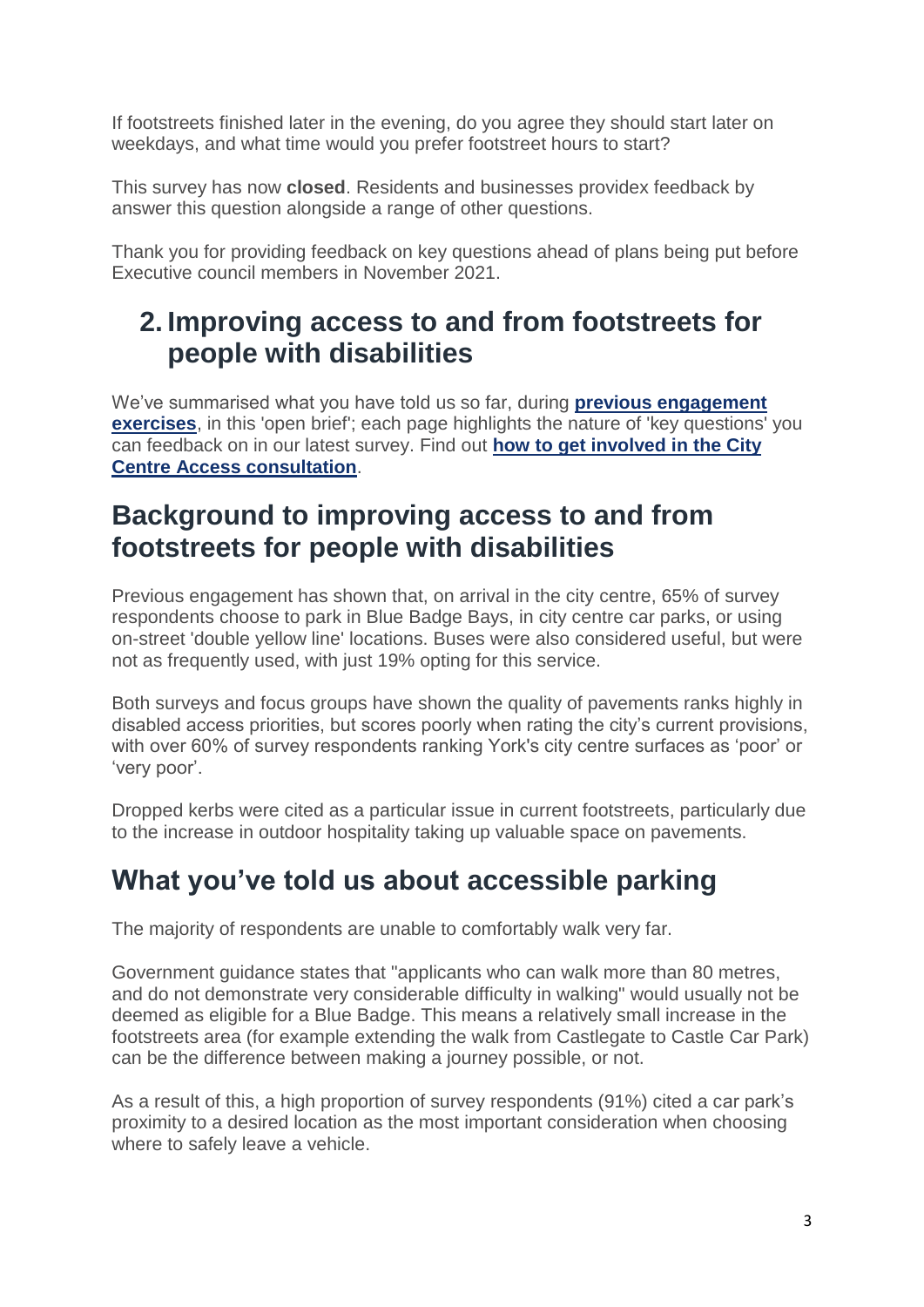Multi-storey car parks remain unpopular with disabled visitors, due to inconsistent access to lifts.

# **Conflicting needs and perspectives**

There are conflicting needs within, and perspective inevitably differ about, York city centre.

The desire from many people with disabilities for spaces to be free from vehicles and cyclists, while other Blue Badge holders are requesting access to pedestrianised roads, appears incompatible. This is also an issue to address when considering the potential use of e-Scooters, bicycles, and delivery locations within the city centre.

For an alternative perspective, WalkYork, a new engagement group representing the views of pedestrians, supported the extension of the footstreets (90% of respondents), but recognised the need to make the city centre more inclusive for Blue Badge holders and disabled groups.

## **Shopmobility and Dial & Ride Service**

During engagement, awareness of the Shopmobility service was low. However, those who had used the service expressed positive feedback. It was suggested that the current location (Coppergate Car Park) wasn't the most suitable location for all vehicles and/or residents to access, as it is a multi-storey car park.

The Shopmobility service closes at 4.00pm, which also makes the service currently unsuitable for workers and evening activities. Once again, users expressed concern over poor quality pavements, surfaces and lack of dropped kerbs which made it difficult to access many premises in the city centre with their hired Shopmobility aid.

## **What we've done**

Improving the quality and availability of Blue Badge parking on the edge of the footstreets has been a key feature of the work we've carried out over the last 18 months. Since the summer of 2020 we have implemented 16 new disabled parking bays across the city centre, with a further 13 to follow, in addition to the areas where Blue Badge holders can continue to park on double yellow lines.

## **Map of footstreets and Blue Badge parking**

Follow the [link](https://cyc.maps.arcgis.com/apps/Embed/index.html?webmap=5e14ba2c756c49fda099d776b7ea4e00&extent=-1.0971,53.9551,-1.0637,53.9655&home=true&zoom=true&scale=true&search=true&searchextent=false&details=true&legend=true&active_panel=legend&disable_scroll=false&theme=light&level=8) to the view a map.

For some disabled people, the Shopmobility service and 'Dial & Ride' are great solutions for being able to use mobility aids and transport to get around the city centre. We propose to invest in improving the service, working with both existing users and those who may use it in the future, and identifying new additional locations. We also intend to work with Tier who provide e-Scooters and e-Bikes to see if the service can be expanded to mobility aids.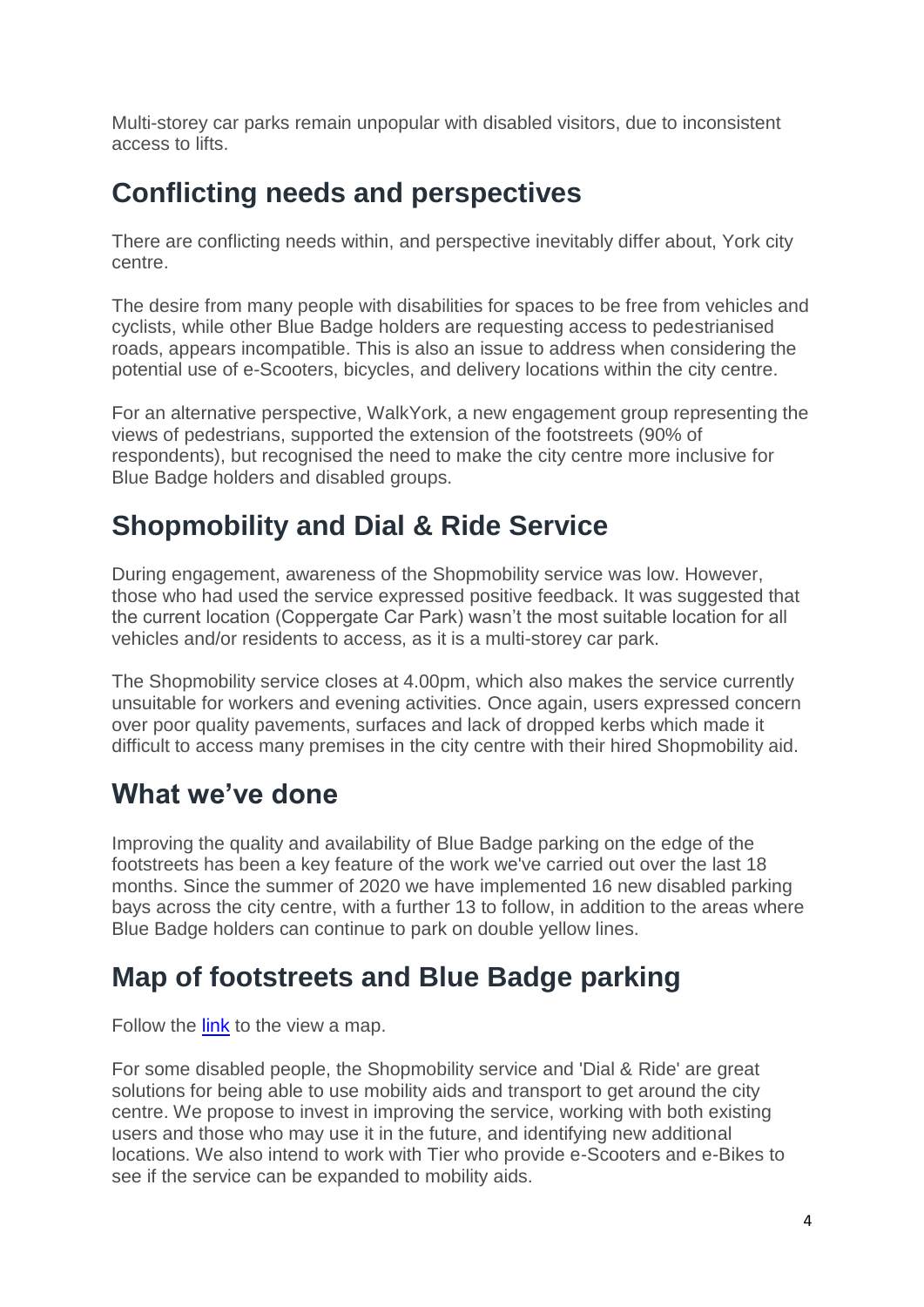In 2020, Disabled Motoring UK were invited to undertake an **[Independent Review](https://www.york.gov.uk/downloads/file/6118/independent-review-of-york-city-centre-disabled-access-offer-14-oct)  [of York City Centre's Disabled Access Offer in 2020](https://www.york.gov.uk/downloads/file/6118/independent-review-of-york-city-centre-disabled-access-offer-14-oct)**  $\pm$ . We have reviewed the recommendations set out in the report, and we're implementing some of them through the Strategic Review of City Centre Access and Parking.

More recently, In 2021 we commissioned Martin Higgitt Associates to undertake an accessibility audit of routes in the city centre. A community event (short tour) in the city centre was held to discuss disabled access with city centre users, and to examine issues in the field. An online session was also held around this. A report on this piece of work will be published shortly and this will be examined by councillors.

We have outlined plans to support existing services that support people with access needs. This includes a £10,000 grant for the Dial a Ride service, in addition to a £10,000 grant for the Shopmobility service.

One of the ways some cities have looked at helping disabled people get around their city centres is through dedicated shuttle services of various kinds. We have carried out a feasibility study and this is technically a possibility for York. The next step is to understand the cost of providing and running the service, the features of the service (vehicle type, frequency, cost and route) which would make it a genuine option for disabled people.

### **Key questions we asked about improving access to and from footstreets for people with disabilities**

One of the key areas where Blue Badge Holders Park is Duncombe Place. Do you agree with the proposal to remove the existing flowerbed and relocate cycle parking, to create new disabled parking bays?

Do you agree with the proposal to invest Shopmobility and 'Dial & Ride' service improvement, to identify new additional locations, and to work with Tier to provide mobility aids?

We propose carrying out a full feasibility study on a shuttle service, co-designed with residents who have a disability, as part of our 'Local Transport Plan'. Do you agree or disagree with this proposal, and, if you have disabilities would you use a service of this type?

We propose to work with disabled groups to provide additional seating at key points across the city centre, improve the availability and quality of disabled toilets, and improve the quality of our pavements. What are your views on this proposal?

This survey has now **closed**. Residents and businesses provided feedback by answer this question alongside a range of other questions.

Thank you for providing feedback on key questions ahead of plans being put before Executive council members in November 2021.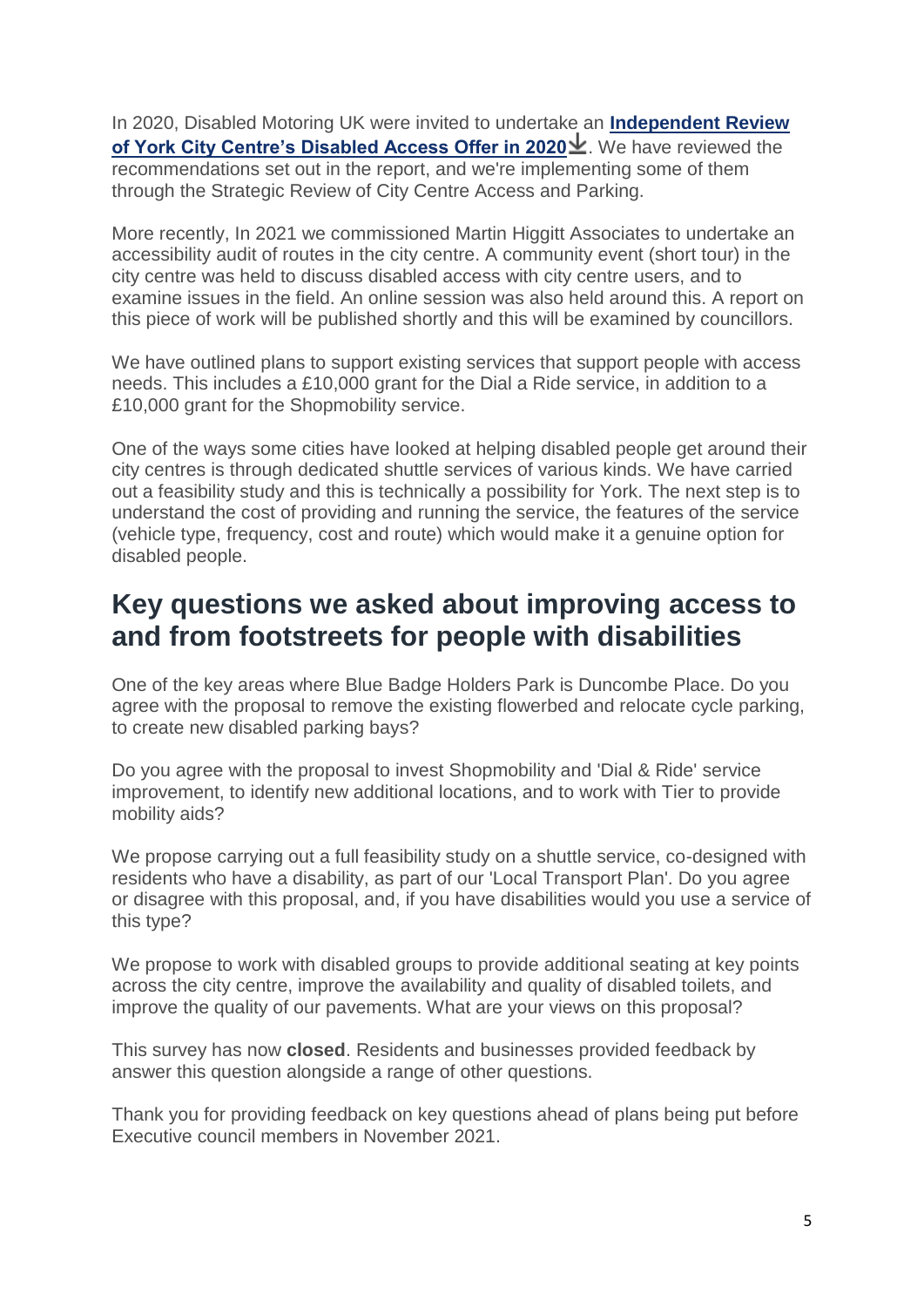### **3. Cycling, e-Bikes, e-Scooters and access to the city centre**

We've summarised what you have told us so far, during **[previous engagement](https://www.york.gov.uk/AccessConsultationSoFar)  [exercises](https://www.york.gov.uk/AccessConsultationSoFar)**, in this 'open brief'; each page highlights the nature of 'key questions' you can feedback on in our latest survey. Find out **[how to get involved in the City](https://www.york.gov.uk/AccessConsultationGetInvolved)  [Centre Access consultation](https://www.york.gov.uk/AccessConsultationGetInvolved)**.

### **Background to cycling, e-Bikes, e-Scooters and access to the city centre**

There are a range of views on how cyclists, e-b\bikes and e-Scooters should access our city centre.

Some people would like to be able to cycle and use e-Scooters everywhere in the pedestrianised footstreets. Others would like to create a cycling route through the footstreet area. However, there are concerns that sharing pedestrianised areas with cyclists and e-Scooters makes some people feel unsafe, particularly those with visual or hearing impairments or those with small children.

### **What you've told us about cycles, e-Bikes and e-Scooters accessing York city centre**

A section of the My City Centre survey (July 2021) focussed on cycling access to York city centre. 8% of respondents completing the short survey, and 16% of respondents completing the long survey, said that they regularly travelled into the city centre by bike. A workshop was also held to understand current and future access requirements for cyclists.

It was also observed that the increase in pedestrianised areas has put pressure on cycling, giving the perception that it has been 'pushed' outside the city centre.

This feedback is consistent with disabled groups, who feel similarly about the changes to Blue Badge areas and the extension of the footstreets. A suggestion was made to open the footstreets to cyclists, or at the very least, those using a bicycle as a mobility aid. However, this idea conflicts with the views of some pedestrians accessing the footstreets.

Insufficient cycling infrastructure in the city, such as secure parking and barriers on some routes, was also referenced, as it currently doesn't recognise the variety of sizes, weights and wheelbases of modern bikes – especially bikes adapted for use by disabled cyclists. Across all engagement, groups also felt there was a lack of secure cycle parking, expressing the need for more bike stands at regular intervals across the city centre.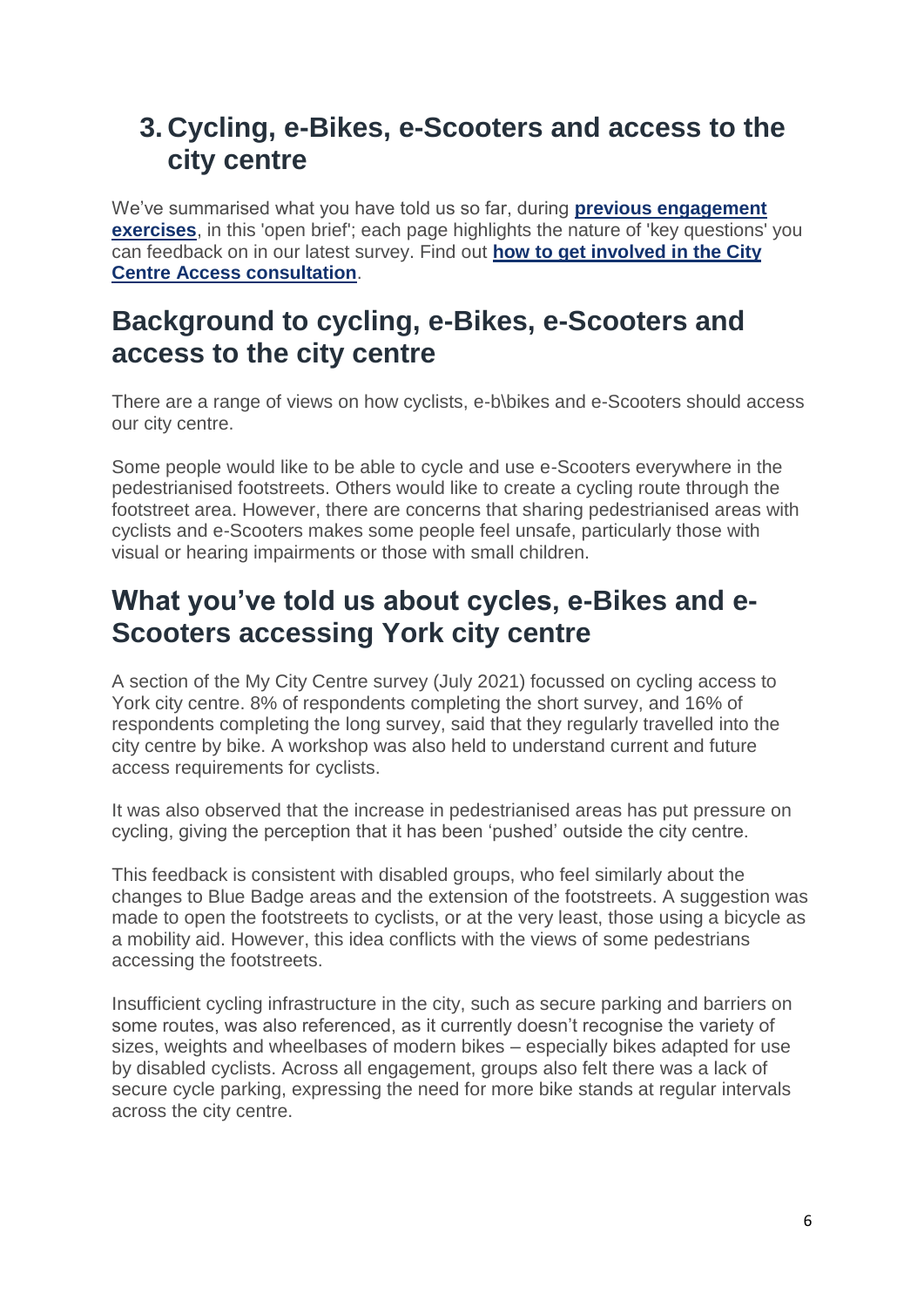There was a shared empathy amongst the cycling group for delivery cyclists navigating the city centre and their daily experiences, which is consistent with feedback from the delivery driver group.

### **What we've done about cycles, e-Bikes and e-Scooters accessing York city centre**

We announced a £3.3 million transformation of active travel routes by 2023, with measures included to improve access in the city centre. This includes the north-South cycle route, with investment set out to improve signage along High Petergate, Minster Yard, Deangate, Goodramgate, Aldwark, Hungate, Navigation Road and Walmgate.

As part of this package of investment, there will be future campaigns that focus on improving behaviours on bridges, including awareness of avoiding close passing cyclists.

### **Key questions we asked about cycling, e-Bikes, e-Scooters and access to the city centre**

Should e-Bikes and e-Scooters be allowed to use footstreets during pedestrianised hours, and should we trial allowing people whose cycle is their mobility aid to use it in the footstreets? Should we trial allowing couriers to cycle through the footstreets at all times, or after 5.00pm when food deliveries are at their busiest?

This survey has now **closed**. Residents and businesses providex feedback by answer this question alongside a range of other questions.

Thank you for providing feedback on key questions ahead of plans being put before Executive council members in November 2021.

### **4. Improving city centre cycle routes**

We've summarised what you have told us so far, during **[previous engagement](https://www.york.gov.uk/AccessConsultationSoFar)  [exercises](https://www.york.gov.uk/AccessConsultationSoFar)**, in this 'open brief'; each page highlights the nature of 'key questions' you can feedback on in our latest survey. Find out **[how to get involved in the City](https://www.york.gov.uk/AccessConsultationGetInvolved)  [Centre Access consultation](https://www.york.gov.uk/AccessConsultationGetInvolved)**.

## **Background to improving city centre cycle routes**

It is currently considered that there would be an unacceptable level of 'conflict risk' between cyclists and pedestrians, particularly at periods of high footfall, if a two-way segregated cycle route (Parliament Street, Davygate, Blake Street) was permitted.

There is insufficient space, within the existing carriageway layout, to provide a safe arrangement for two-way cycling in Parliament Street while allowing for vehicle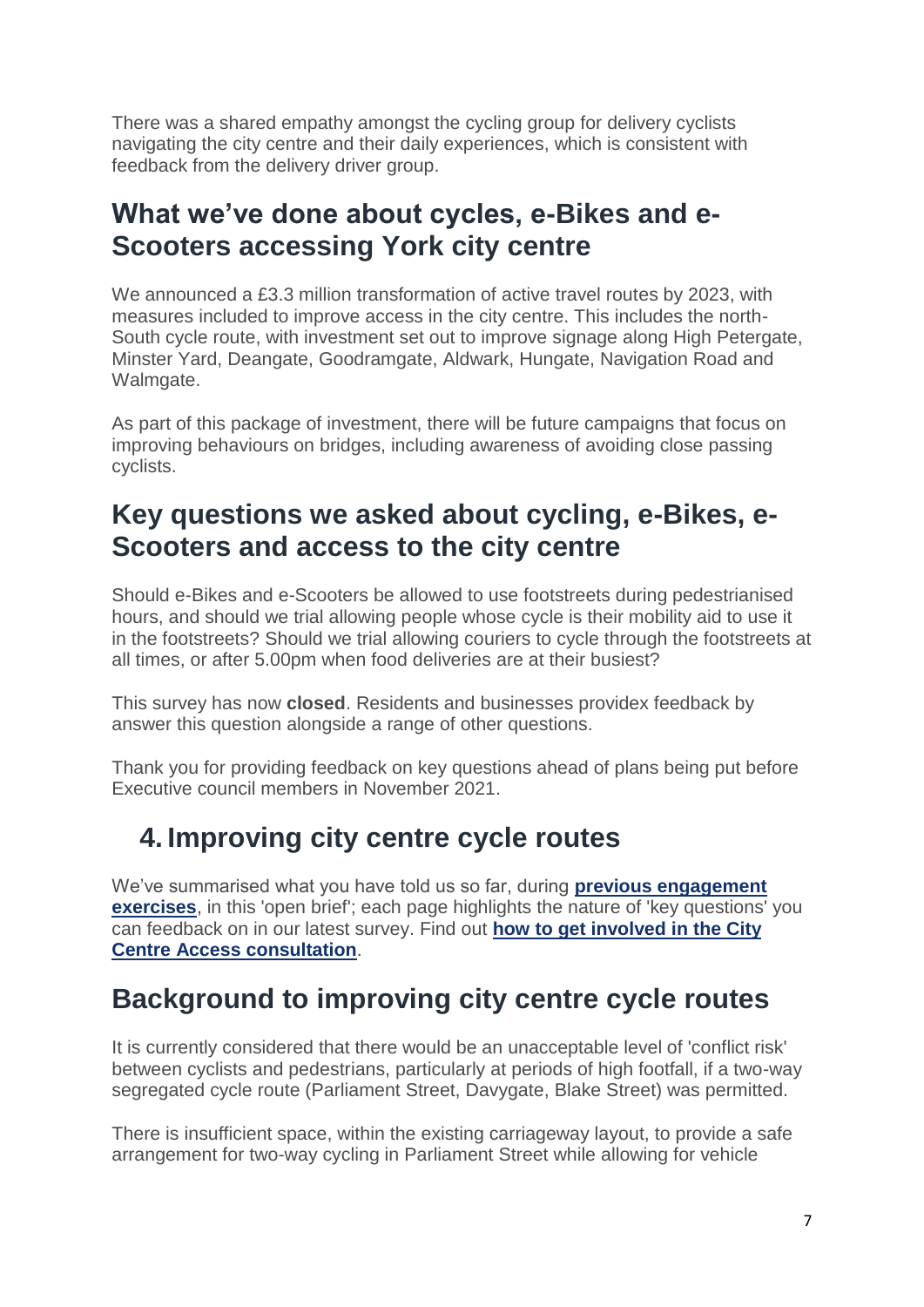access, out of footstreet hours. Significant changes would need to be made to the signalised junctions at either end of the route to accommodate contraflow cycling.

### **What you've told us about improving city centre cycle routes**

In recent consultations between 21-26% of survey respondents cited cycling as a 'useful' way to access the city centre, whereas only 19% of respondents listed cycling as their primary mode of transport. 15% of respondents regularly travel into the city centre by bike, with less than 1% using e-scooters/e-cycles.

When asked why individuals might be deterred from cycling into the city centre, feeling unsafe on the road was the most common response. The inner ring road was referenced as the most unsafe area for cyclists, which some deemed unusable if travelling with young children.

It was also flagged that in order to get to certain cycling routes considered safer, other unsafe roads without cycling lanes or provisions had to be accessed first. Stonebow was cited as an example of this, due to the competition of space with a large number of buses.

### **Key questions we asked about improving city centre cycle routes**

How can we work with cyclists to co-design improvements to the existing cycle routes around the edge of the footstreet area, and secure cycle storage in key cycle park hubs (with people then continuing on foot)?

This survey has now **closed**. Residents and businesses providex feedback by answer this question alongside a range of other questions.

Thank you for providing feedback on key questions ahead of plans being put before Executive council members in November 2021.

## **5. Deliveries in the city centre**

We've summarised what you have told us so far, during **[previous engagement](https://www.york.gov.uk/AccessConsultationSoFar)  [exercises](https://www.york.gov.uk/AccessConsultationSoFar)**, in this 'open brief'; each page highlights the nature of 'key questions' you can feedback on in our latest survey. Find out **[how to get involved in the City](https://www.york.gov.uk/AccessConsultationGetInvolved)  [Centre Access consultation](https://www.york.gov.uk/AccessConsultationGetInvolved)**.

## **Background to deliveries in the city centre**

The competing interests of delivery drivers accessing the city continues to be a challenge, particularly with the increase in demand for cycling and e-cycle delivery services.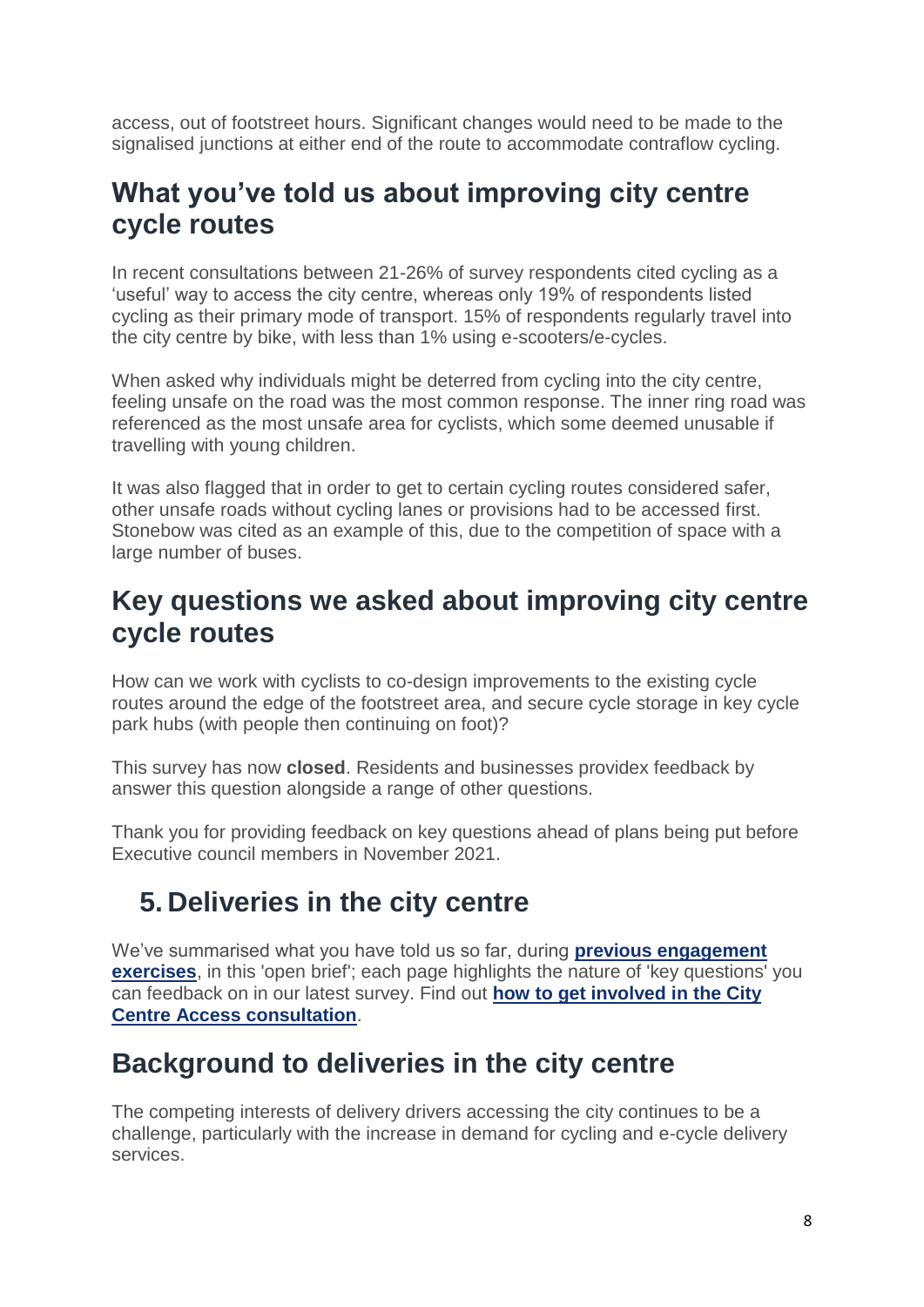## **What you've told us about deliveries in the city centre**

During a focus group held with delivery drivers who regularly access the city centre, concerns were expressed about the rise in cycling and e-cycling food delivery services, which became increasingly popular during the sequence of lockdowns during 2020 and 2021. Participants suggested that, without refined governance and clear cycling lanes, the volume of delivery cyclists and e-cyclists could become unmanageable for both the delivery drivers as well as the pedestrians and vehicles navigating around them.

Delivery hubs for larger deliveries were proposed to avoid bottle necks in popular delivery points across the city centre. It was also referenced that other cities are investing in cargo bikes and breaking deliveries into smaller, more regular deliveries, particularly to offices and small businesses.

The dual use of loading bays in Duncombe Place was welcomed by participants, contradicting the views of some disabled residents who find the location dangerous due to high levels of activity.

WalkYork provided supporting feedback from a pedestrian's viewpoint, expressing frustration at delivery bottlenecks in the city centre, particularly the market, due to the large number of vehicles making it difficult to walk through the centre before 10.30am.

## **What we've done about deliveries in the city centre**

Carbon reduction and reducing the impact of vehicles on our city centre are both council ambitions. We want to ensure that business deliveries to be ultra-low emission vehicles (for example, electric vehicles) or cargo bikes by 2030.

To achieve this we're exploring options for trans-shipment hubs, which will allow city centre deliveries to be collected at a central point outside the city centre, and then transferred by electric vehicles or cargo bikes.

### **Key questions we asked about deliveries in the city centre**

Do you agree that York should aim for city centre deliveries to use ultra-low emission (electric) vehicles or cargo bikes by 2030, and, do you support exploring options for trans-shipment hubs?

This survey has now **closed**. Residents and businesses provided feedback by answer this question alongside a range of other questions.

Thank you for providing feedback on key questions ahead of plans being put before Executive council members in November 2021.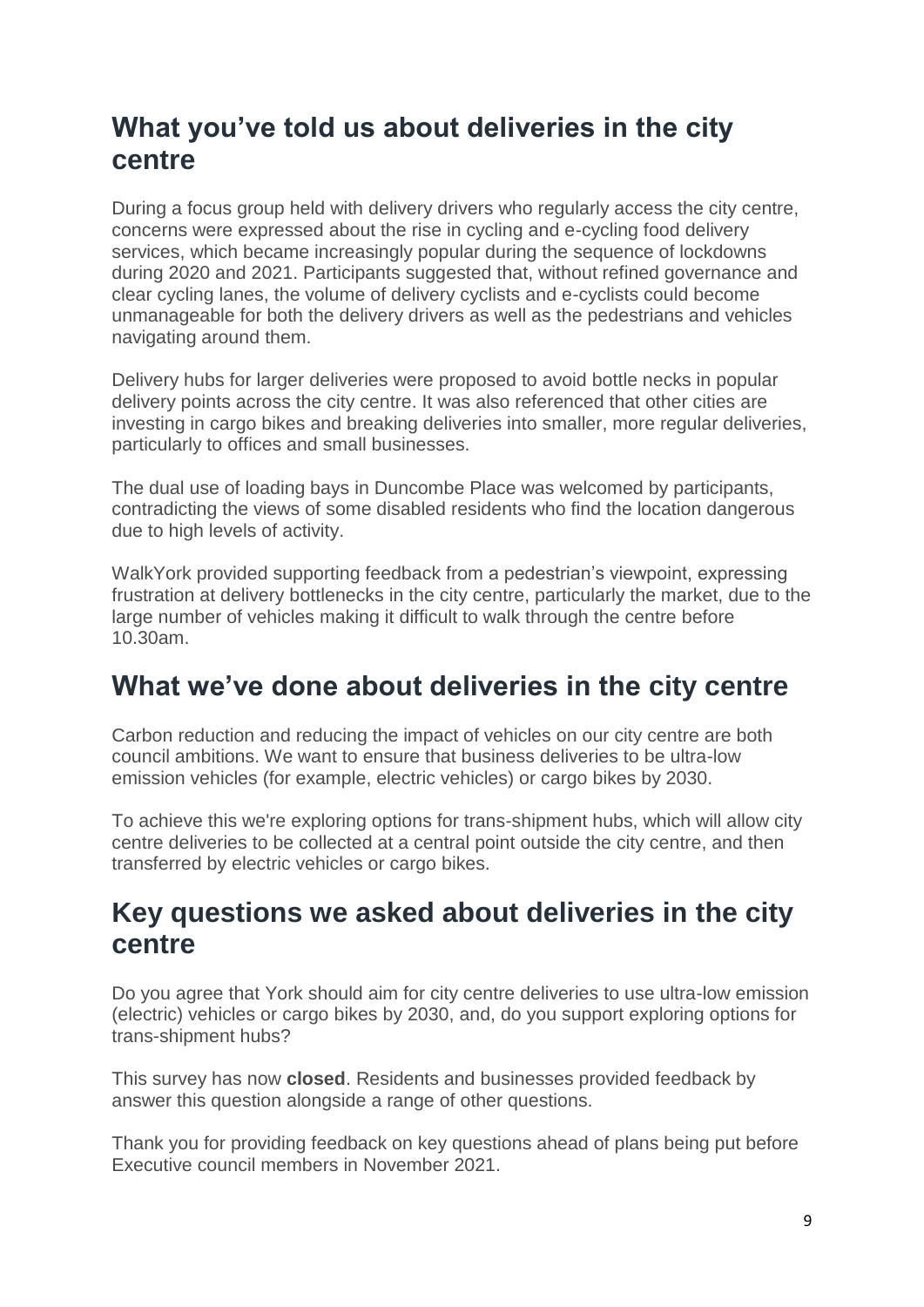# **6. Private hire taxis and Hackney carriages**

### **Background of private hire taxis and Hackney carriages engagement**

Throughout our engagement there was a shared opinion between taxi and hackney carriage groups that there is insufficient space for both to park up during busy periods, particularly as certain areas are now shared spaces with delivery drivers and Blue Badge holders.

Duncombe Place, in particular, was referenced as a difficult location for taxis, which is consistent with the views of disability groups, who find the location overly crowded and risky to manoeuvre.

Consistent with the views of cycling groups and My City Centre survey respondents, it was also suggested that the steep increase in food delivery drivers was adding to the issue of a lack of space, and high volume of traffic.

#### **What you said about private hire taxis and Hackney carriages**

From a City Centre Access point of view, comments have been received from the York Taxi Association and from the York Disability Rights Forum.

Improve taxi services, including clearer signage indicating location of taxi ranks on areas such as Clifford Street. A potential new evening rank on Piccadilly (opposite Spark:York)

Explore Electric Vehicle (EV) charging options for taxi drivers. The number of EV charging points available across the city and further afield is increasing rapidly, which includes rapid charging points (equivalent to refuelling).

Establish a forum between taxi operators and disabled groups to improve the taxi offer.

### **What we've done about private hire taxis and Hackney carriages**

Our Licencing Team (through an external consultant) will undertake an 'Unmet Demand Survey' between November 2021 and December 2021.

Hackney Carriages are regulated by local authorities, who can place a limit on the number of licences issued, if an unmet demand survey is carried out:

 the limit on Hackney Carriage numbers may be raised or removed if it demonstrates evidence of significant unmet demand